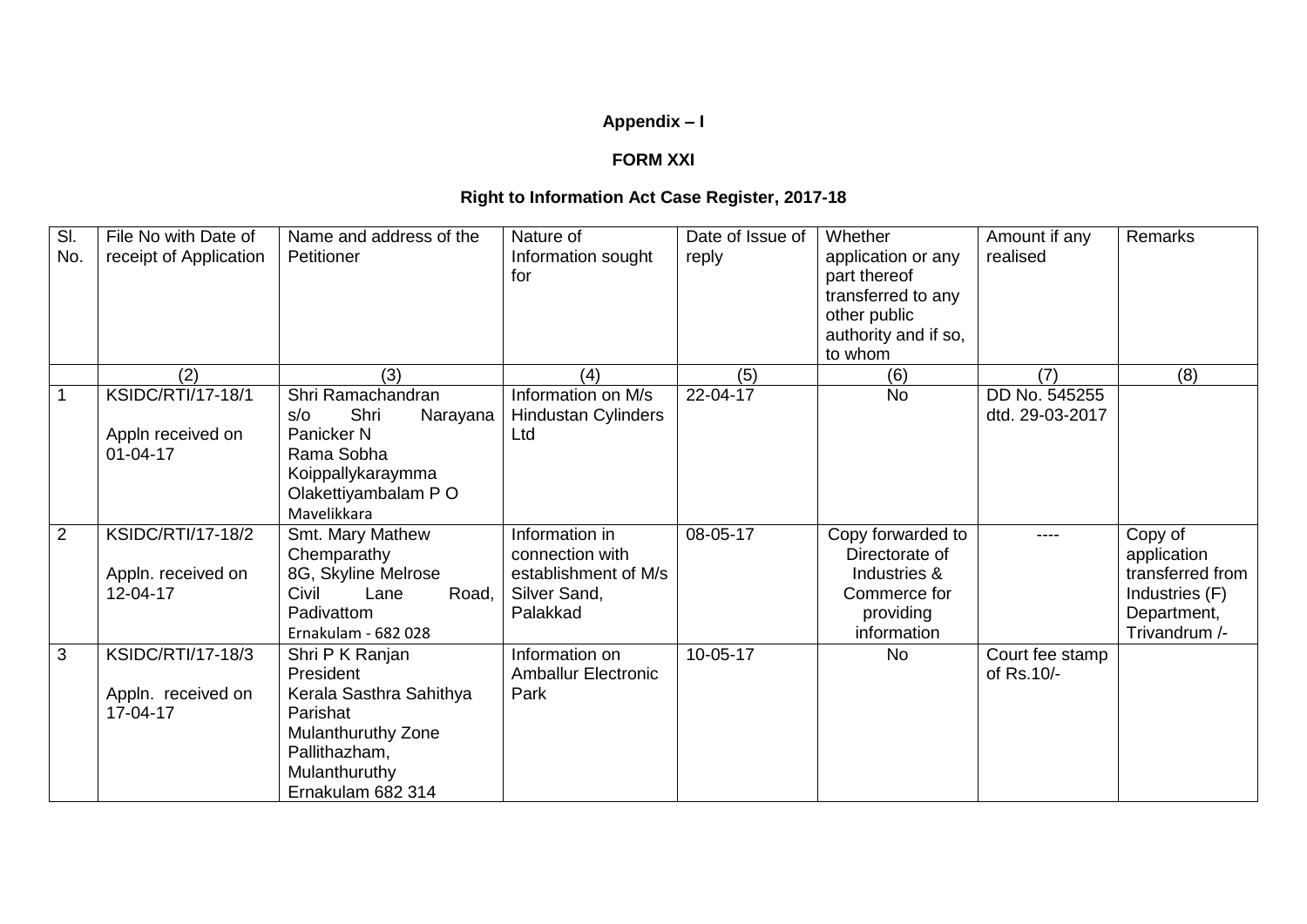| $\overline{4}$  | <b>KSIDC/RTI/17-18/4</b><br>Appln. Received on<br>19-04-17 | Shri M Sureshkumar<br>Aparna, Odannur<br>Parali PO, Palakkad<br>PIN 678612                                                  | Information<br>regarding ayurveda<br>industry                                         | 28-04-17                                     | Copy forwarded to<br>PIO, Department<br>of Health & Family<br>Welfare, GOK for<br>providing<br>information | Court fee stamp<br>of Rs. 10/- |                                                                                                                   |
|-----------------|------------------------------------------------------------|-----------------------------------------------------------------------------------------------------------------------------|---------------------------------------------------------------------------------------|----------------------------------------------|------------------------------------------------------------------------------------------------------------|--------------------------------|-------------------------------------------------------------------------------------------------------------------|
| 5               | <b>KSIDC/RTI/17-18/5</b><br>Appln. Received on<br>26-04-17 | Shri R Natarajan<br><b>Research Scholar</b><br>Old No. 50A<br><b>Chamiers Road</b><br>Chennai - 600028                      | Information on illegal<br>construction by<br><b>Petronet LNG Ltd</b>                  | Interim report<br>submitted to<br>Government | <b>No</b>                                                                                                  | ----                           | Copy of<br>application<br>transferred from<br>Industries (J)<br>Department,<br>Trivandrum                         |
| $6\phantom{1}6$ | <b>KSIDC/RTI/17-18/6</b><br>Appln. Received on<br>27-04-17 | <b>Shri Sinto Thomas</b><br>Kunnumpurath House<br>Kadappattoor PO<br>Pala - 686574                                          | Information<br>regarding<br>companies<br>registered under<br>Industries<br>Department | 19-05-17                                     | <b>No</b>                                                                                                  | ----                           | Copy of<br>application<br>transferred from<br>Industries (D)<br>Department,<br>Trivandrum for<br>part information |
| $\overline{7}$  | <b>KSIDC/RTI/17-18/7</b><br>Appln. Received on<br>28-04-17 | Smt Shelma K<br><b>Star House</b><br>Near Primary Health<br>Centre<br>Mangalapuram<br>Thonnakkal P O<br>Trivandrum - 695317 | Information on Life<br><b>Science Park</b>                                            | 19-05-17                                     | <b>No</b>                                                                                                  | Court fee stamp<br>of Rs. 10/- |                                                                                                                   |
| 8               | <b>KSIDC/RTI/17-18/8</b><br>Appln. Received on<br>02-05-17 | Shri K S Viswanathan<br>'Rohini', PGRA-27<br>Panchami Garden,<br>Jagathy<br>Trivandrum - 695014                             | Information on M/s<br>ALIND, Kundara                                                  | 23-05-17                                     | <b>No</b>                                                                                                  | ----                           | Copy of<br>application<br>transferred from<br>Collectorate,<br>Kollam                                             |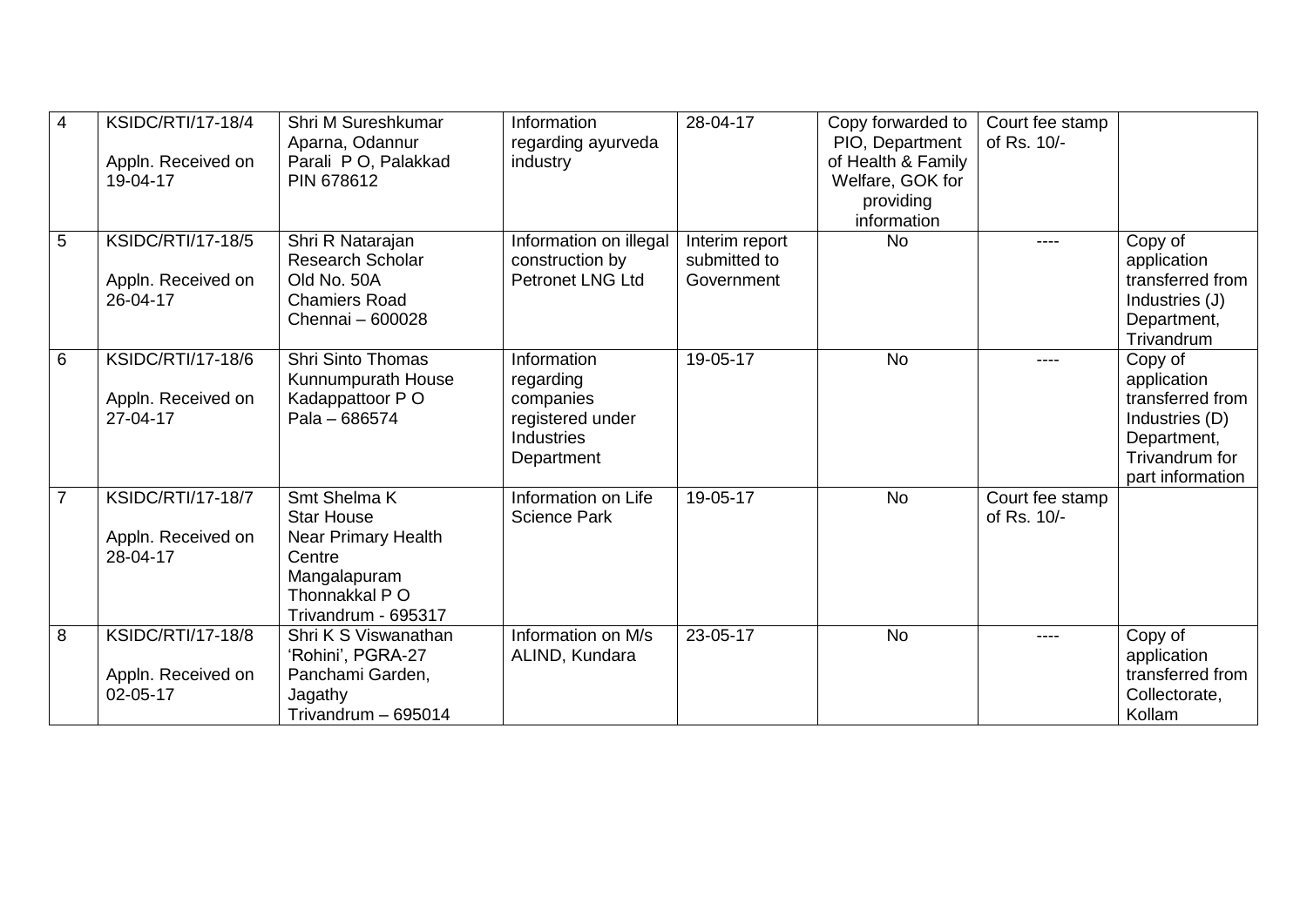| $9\,$ | KSIDC/RTI/17-18/9<br>Appln. Received on<br>06-05-17        | Shri Elias John<br><b>Political Journalist</b><br>26/2052, Tutor's Lane<br>Statue, Trivandrum - 1                                         | Information on EOI<br>for Sabarimala<br>Airport, Working<br>Women's Hostel<br>Kannur, Kochi-<br>Bangalore Industrial<br>Corridor, etc | 29-05-17 | <b>No</b> | Court fee stamp<br>of Rs. 10/-              |                                                                                                              |
|-------|------------------------------------------------------------|-------------------------------------------------------------------------------------------------------------------------------------------|---------------------------------------------------------------------------------------------------------------------------------------|----------|-----------|---------------------------------------------|--------------------------------------------------------------------------------------------------------------|
| 10    | KSIDC/RTI/17-18/10<br>Appln. Receieved on<br>27-05-17      | Smt Sreelekha Sreedharan<br>Elukunnel<br>Jacob Valanatt Road<br><b>Ernakulam North</b><br>Kochi - 18                                      | Information on land<br>acquisition for Life<br><b>Science Park</b>                                                                    | 09-06-17 | <b>No</b> | <b>Court Fee</b><br>Stamp for Rs.<br>$10/-$ |                                                                                                              |
| 11    | KSIDC/RTI/17-18/11<br>Appln. Received on<br>$31 - 05 - 17$ | Shri S B Jayachandran<br>Advocate (High Court)<br>TC 27/894(18)<br><b>Govardhan Towers</b><br>Athani Lane, Vanchiyoor<br>Trivandrum $-35$ | Information on<br>vacancies for ITI<br>candidates                                                                                     | 09-06-17 | <b>No</b> | ----                                        | Copy of<br>application<br>transferred from<br>Industries (J)<br>Department,<br>Trivandrum                    |
| 12    | KSIDC/RTI/17-18/12<br>Appln. Received on<br>02-06-17       | Shri Ranjith N P<br>Narukkumoyil House<br>Nayarkuzhi PO<br>NIT 673601<br>Kozhikode                                                        | Information<br>regarding refund of<br>tender fee allegation<br>of excess tender fee<br>charges                                        | 06-06-17 | <b>No</b> | ----                                        | Copy of<br>application<br>transferred from<br>the Office of<br>Minister for<br>Industries &<br><b>Sports</b> |
| 13    | KSIDC/RTI/17-18/13<br>Appln. Received on<br>13-06-17       | Smt Sreelekha Sreedharan<br>Elukunnel<br>Jacob Valanatt Road<br><b>Ernakulam North</b><br>Kochi - 18                                      | Information on land<br>acquisition for Life<br><b>Science Park</b>                                                                    | 10-07-17 | <b>No</b> | <b>Court Fee</b><br>Stamp for Rs.<br>$10/-$ |                                                                                                              |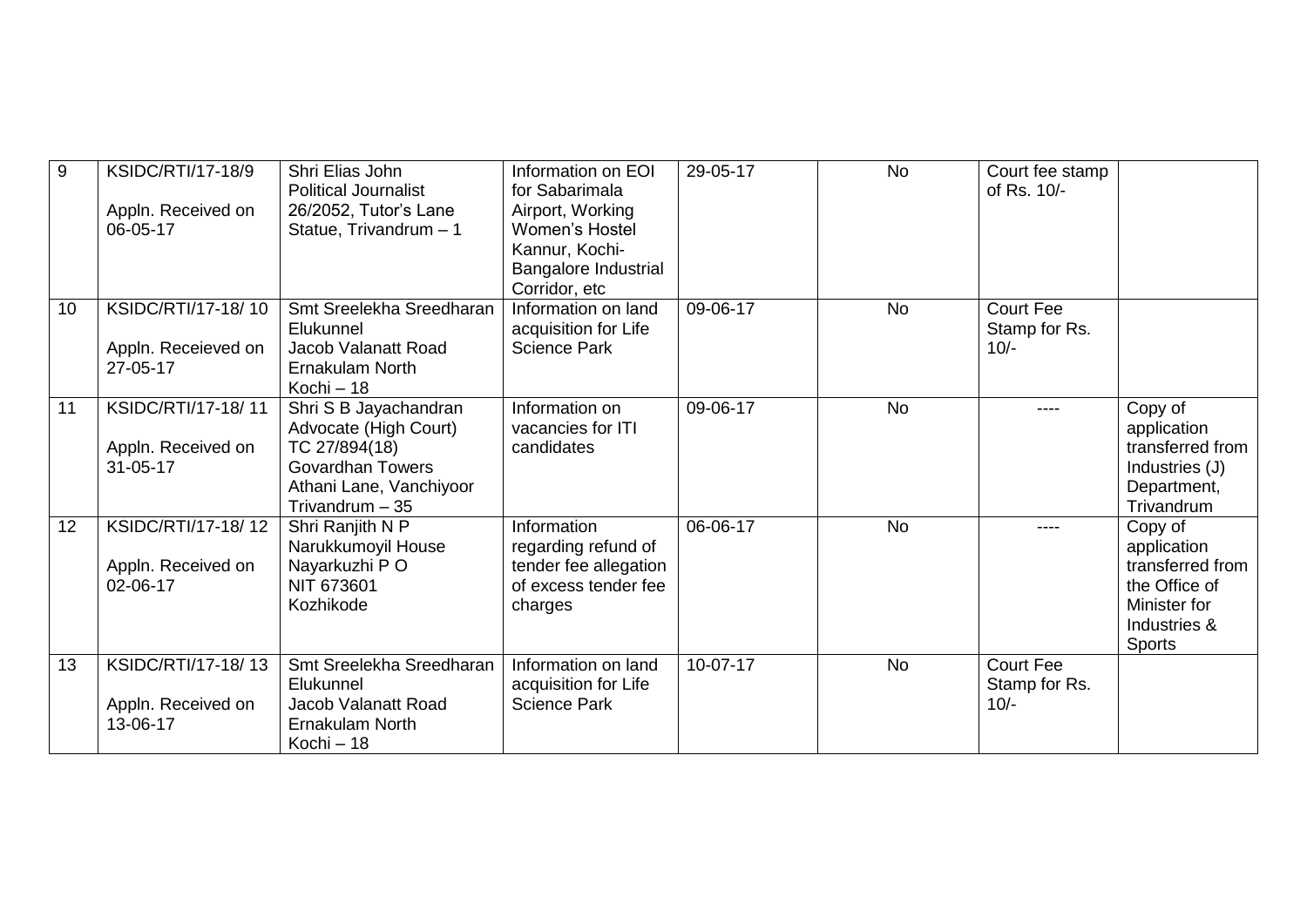| 14 | KSIDC/RTI/17-18/14<br>Appln. Received on<br>16-06-17 | Shri O K Sunilkumar<br>Kandathiparambil<br>South Paravoor<br>Ernakulam 682307                       | Information on land<br>acquisition for<br><b>Amballur Electronic</b><br>Park | 10-07-17       | Copy forwarded to<br>PIO, LA (General),<br>O/o Special<br>Tahsildar,<br>Kakkanad,<br>Ernakulam for<br>providing part<br>information | <b>Court Fee</b><br>Stamp for Rs.<br>$10/-$ |                                                                                                                   |
|----|------------------------------------------------------|-----------------------------------------------------------------------------------------------------|------------------------------------------------------------------------------|----------------|-------------------------------------------------------------------------------------------------------------------------------------|---------------------------------------------|-------------------------------------------------------------------------------------------------------------------|
| 15 | KSIDC/RTI/17-18/15<br>Appln. Received on<br>22-06-17 | Shri N Rajagopal<br>2A, Pragadida Apartments<br>CPGP Lane,<br>Sasthamangalam<br>Trivandrum - 695010 | Information on<br>Kuttiyadi Coconut<br><b>Industrial Park</b>                | 18-07-17       | <b>No</b>                                                                                                                           | <b>Court Fee</b><br>Stamp for Rs.<br>$10/-$ |                                                                                                                   |
| 16 | KSIDC/RTI/17-18/16<br>Appln. Received on<br>27-06-17 | Shri Udayabhanu<br>Sreedharan<br>Mundackal, SRA 28<br>Sreemoolam Road<br>MCPO, Trivandrum - 11      | Information on land<br>acquisition for Life<br><b>Science Park</b>           | $21 - 07 - 17$ | <b>No</b>                                                                                                                           | <b>Court Fee</b><br>Stamp for Rs.<br>$10/-$ |                                                                                                                   |
| 17 | KSIDC/RTI/17-18/17<br>Appln. Received on<br>28-06-17 | Shri Elias John<br>Team Leader, CC4CC<br>26/2052, Tutor's Lane<br>Statue, Trivandrum - 1            | Information<br>regarding setting up<br>of 12 hardware<br>parks in the State  | 22-07-17       | <b>No</b>                                                                                                                           | ----                                        | Copy of<br>application<br>transferred from<br>Industries (J)<br>Department,<br>Trivandrum for<br>part information |
| 18 | KSIDC/RTI/17-18/18<br>Appln. Received on<br>10-07-17 | Shri Nisarudheen U T<br><b>Ullat Tharippayil House</b><br>Pantheerankavu PO<br>Kozhikode - 673019   | Information on<br><b>Lower Division</b><br>Accountant post                   | $01 - 08 - 17$ | <b>No</b>                                                                                                                           | <b>Court Fee</b><br>Stamp for Rs.<br>$10/-$ |                                                                                                                   |
| 19 | KSIDC/RTI/17-18/19<br>Appln. Received on<br>13-07-17 | Shri K S Viswanathan<br>'Rohini', PGRA-27<br>Panchami Garden,<br>Jagathy<br>Trivandrum - 695014     | Information on<br>meeting regarding<br><b>ALIND</b>                          | $01 - 08 - 17$ | <b>No</b>                                                                                                                           | <b>Court Fee</b><br>Stamp for Rs.<br>$10/-$ | Information not<br>available with<br><b>KSIDC</b>                                                                 |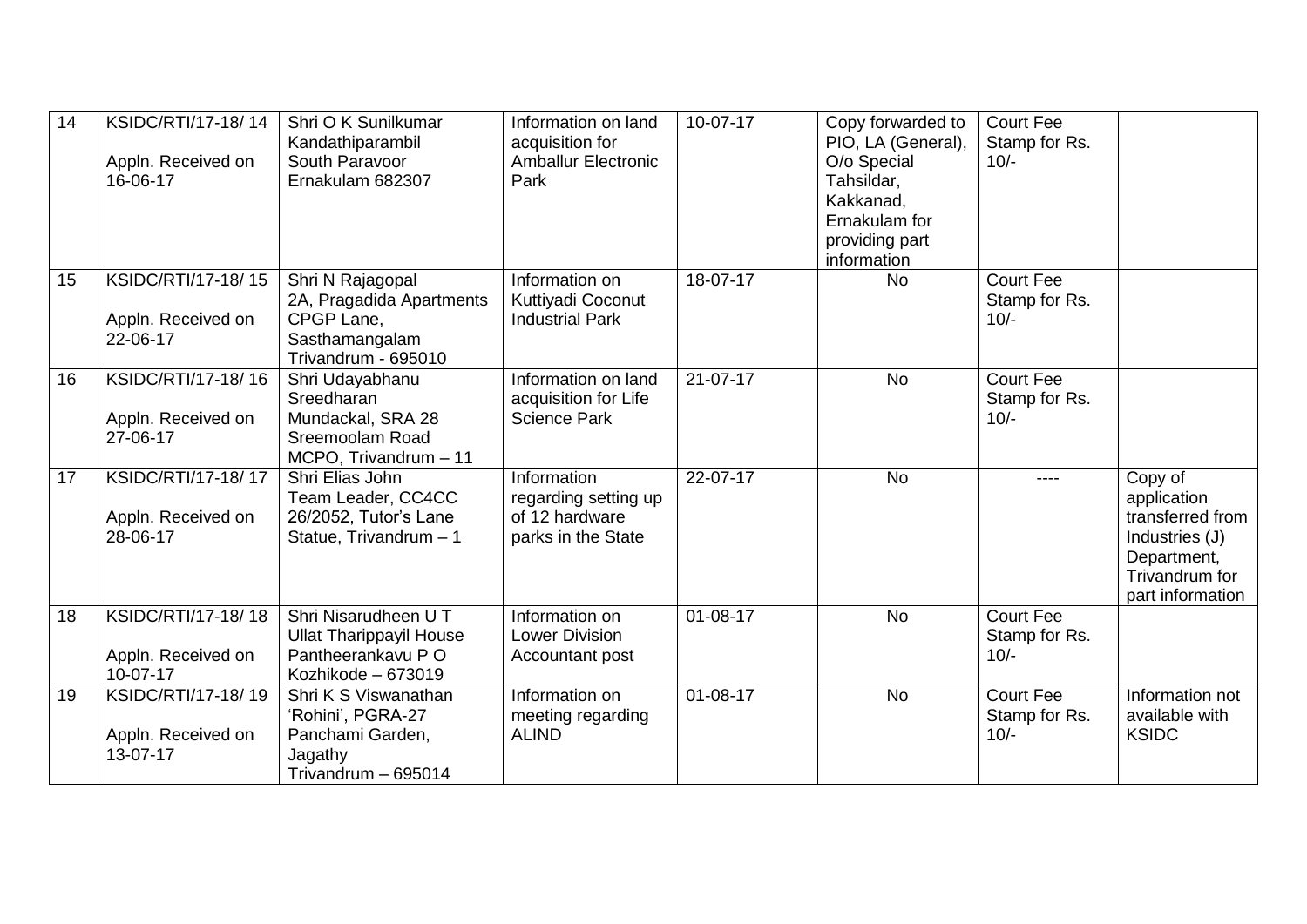| 20 | KSIDC/RTI/17-18/20<br>Appln. Received on<br>14-07-17       | Shri Faizal K U<br>Kalappurayil House<br>Karippadam PO<br>Thalayolapparamb<br>$PIN - 686605$         | Information on<br>personal details of<br><b>Director</b>                      | 05-08-17       | <b>No</b> | ----                                        | Copy of<br>application<br>transferred from<br>Industries (J)<br>Department,<br>Trivandrum for<br>part information |
|----|------------------------------------------------------------|------------------------------------------------------------------------------------------------------|-------------------------------------------------------------------------------|----------------|-----------|---------------------------------------------|-------------------------------------------------------------------------------------------------------------------|
| 21 | KSIDC/RTI/17-18/21<br>Appln. Received on<br>17-07-17       | Shri Saseendran P<br>Gitanjali<br>Kottom Road<br>P O Nileswar<br>PIN 671314                          | Information on<br><b>Business Park at</b><br>Angamaly                         | 05-08-17       | <b>No</b> | Postal Order for<br>Rs. 10/-                |                                                                                                                   |
| 22 | KSIDC/RTI/17-18/22<br>Appln. Received on<br>$31 - 07 - 17$ | Smt. Remya M<br>Kallamkulam<br>Marutha Road P O<br>Palakkad - 678007                                 | Information<br>regarding<br>Confidential<br>Assistant post in<br><b>KSIDC</b> | $21 - 08 - 17$ | <b>No</b> | <b>Court Fee</b><br>Stamp for Rs.<br>$10/-$ |                                                                                                                   |
| 23 | KSIDC/RTI/17-18/23<br>Appln. Received on<br>02-08-17       | Shri Ajith S<br>TC 10-658/3<br>Devinagar<br>Peroorkada<br>Trivandrum - 695005                        | Information in<br>respect of Tender<br>Process (RFQ cum<br>RFP)               | 25-08-17       | <b>No</b> | <b>Demand Draft</b><br>for Rs. 10/-         |                                                                                                                   |
| 24 | KSIDC/RTI/17-18/24<br>Appln. Received on<br>18-09-17       | Shri P K Abraham<br><b>Quality Rubber Industries</b><br>Mayithra, Cherthala<br>PIN: 688539           | Information<br>regarding letter No.<br>IE/SH/17675/91 dtd.<br>24-04-17        | 12-10-17       | <b>No</b> | <b>Court Fee</b><br>Stamp for Rs.<br>$10/-$ | Information not<br>available                                                                                      |
| 25 | KSIDC/RTI/17-18/26<br>Appln. Received on<br>26-09-17       | Smt Sreelekha Sreedharan<br>Elukunnel<br>Jacob Valanatt Road<br><b>Ernakulam North</b><br>Kochi - 18 | Information on<br>acquisition of land<br>for Life Science Park                | 20-10-17       | <b>No</b> | <b>Court Fee</b><br>Stamp for Rs.<br>$10/-$ |                                                                                                                   |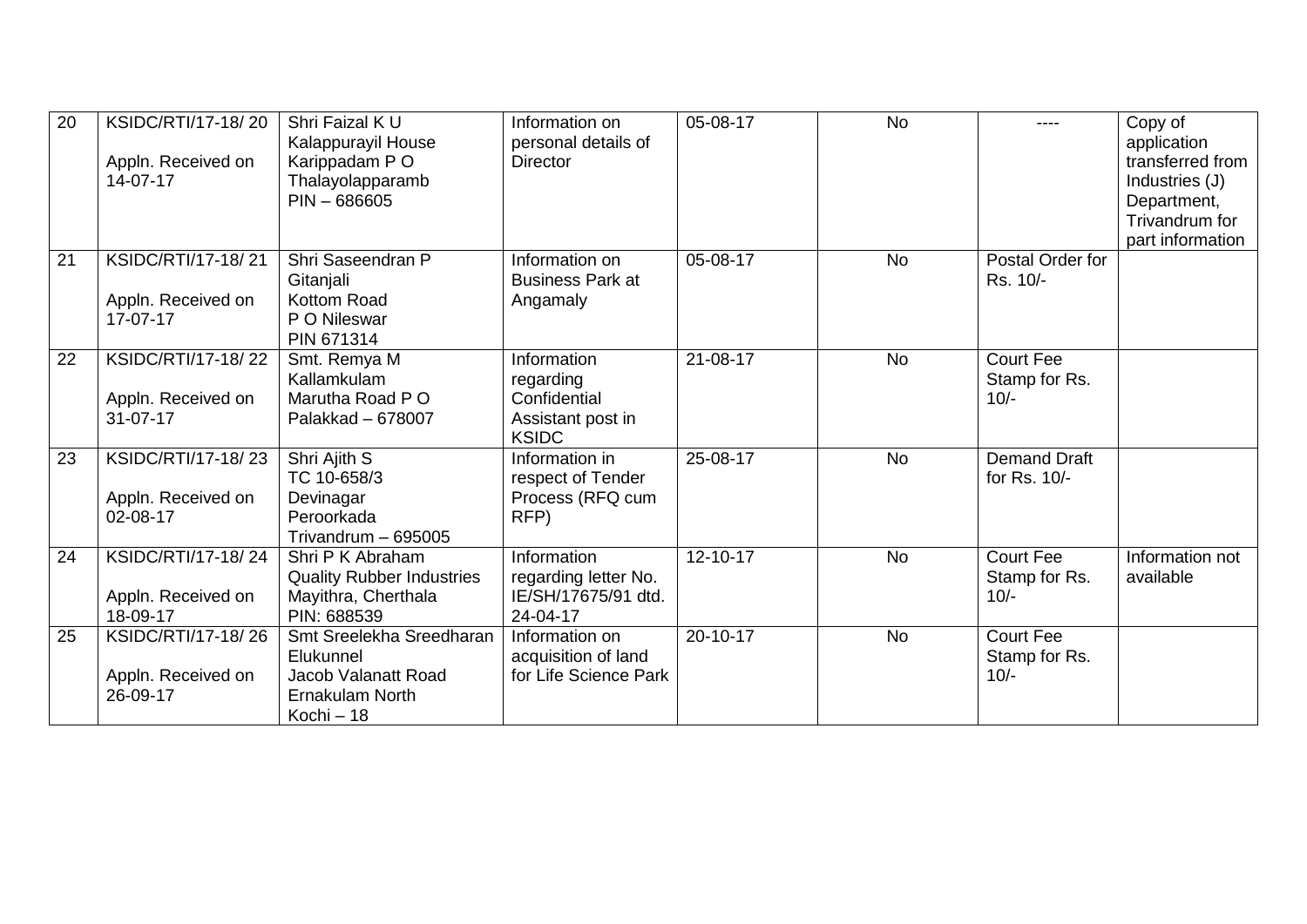| 26 | KSIDC/RTI/17-18/27<br>Appln. Received on<br>05-10-17       | Shri Abhilash V<br>Sr. Sub Editor<br>Mathrubhumi News<br>7 <sup>th</sup> Floor, Puthuran Plaza<br>M G Road, Kochi               | Information<br>regarding<br>Pathanamthitta<br><b>Greenfield Airport</b>  | $25 - 10 - 17$ | <b>No</b> | <b>Court Fee</b><br>Stamp for Rs.<br>$10/-$     |                                                                                           |
|----|------------------------------------------------------------|---------------------------------------------------------------------------------------------------------------------------------|--------------------------------------------------------------------------|----------------|-----------|-------------------------------------------------|-------------------------------------------------------------------------------------------|
| 27 | KSIDC/RTI/17-18/28<br>Appln. Received on<br>06-10-17       | Shri G Asokan<br>Convenor<br><b>ALIND Employee Unity</b><br>Nediyavila House<br>Ozhamkupara<br>Polachira P O<br>Kollam - 691334 | Information on<br>allowance<br>distributed to ALIND<br>employees         | 25-10-17       | <b>No</b> | <b>Court Fee</b><br>Stamp for Rs.<br>$10/-$     | Voluminous<br>documents;<br>requested to<br>visit the office<br>for verification          |
| 28 | KSIDC/RTI/17-18/29<br>Appln. Received on<br>$17 - 10 - 17$ | <b>Shri Mathews Benny</b><br>Karimbinkala Puthussery<br>House<br>Rayamangalam Post<br>Kuruppumpady<br>Ernakulam $-683545$       | Information<br>regarding Lower<br><b>Division Accountant</b><br>in KSIDC | $07 - 11 - 17$ | <b>No</b> | <b>Court Fee</b><br>Stamp for Rs.<br>$10/-$     |                                                                                           |
| 29 | KSIDC/RTI/17-18/30<br>Appln. Received on<br>$21 - 10 - 17$ | Shri Ashim Bhattacharya<br>21/2 DBCR Road<br>Budge-Budge<br>Dist-South 24 Parganas<br>West Bengal - 700137                      | Information on<br>National Mission on<br><b>Food Processing</b>          | $07 - 11 - 17$ | No.       | <b>Indian Postal</b><br>Order for Rs.<br>$10/-$ |                                                                                           |
| 30 | KSIDC/RTI/17-18/31<br>Appln. Received on<br>$21 - 10 - 17$ | Smt Sreelekha Sreedharan<br>Elukunnel<br>Jacob Valanatt Road<br><b>Ernakulam North</b><br>Kochi - 18                            | Information<br>regarding Life<br><b>Science Park</b>                     | 08-11-17       | <b>No</b> | ----                                            | Copy of<br>application<br>transferred from<br>Industries (J)<br>Department,<br>Trivandrum |
| 31 | KSIDC/RTI/17-18/32<br>Appln. Received on<br>24-10-17       | Shri Ansar P A<br>Pooppallil<br>Vayalar PO<br>PIN: 688536                                                                       | Information on Land<br>Allotment Policy, etc                             | 18-11-17       | <b>No</b> | <b>Court Fee</b><br>Stamp for Rs.<br>$10/-$     |                                                                                           |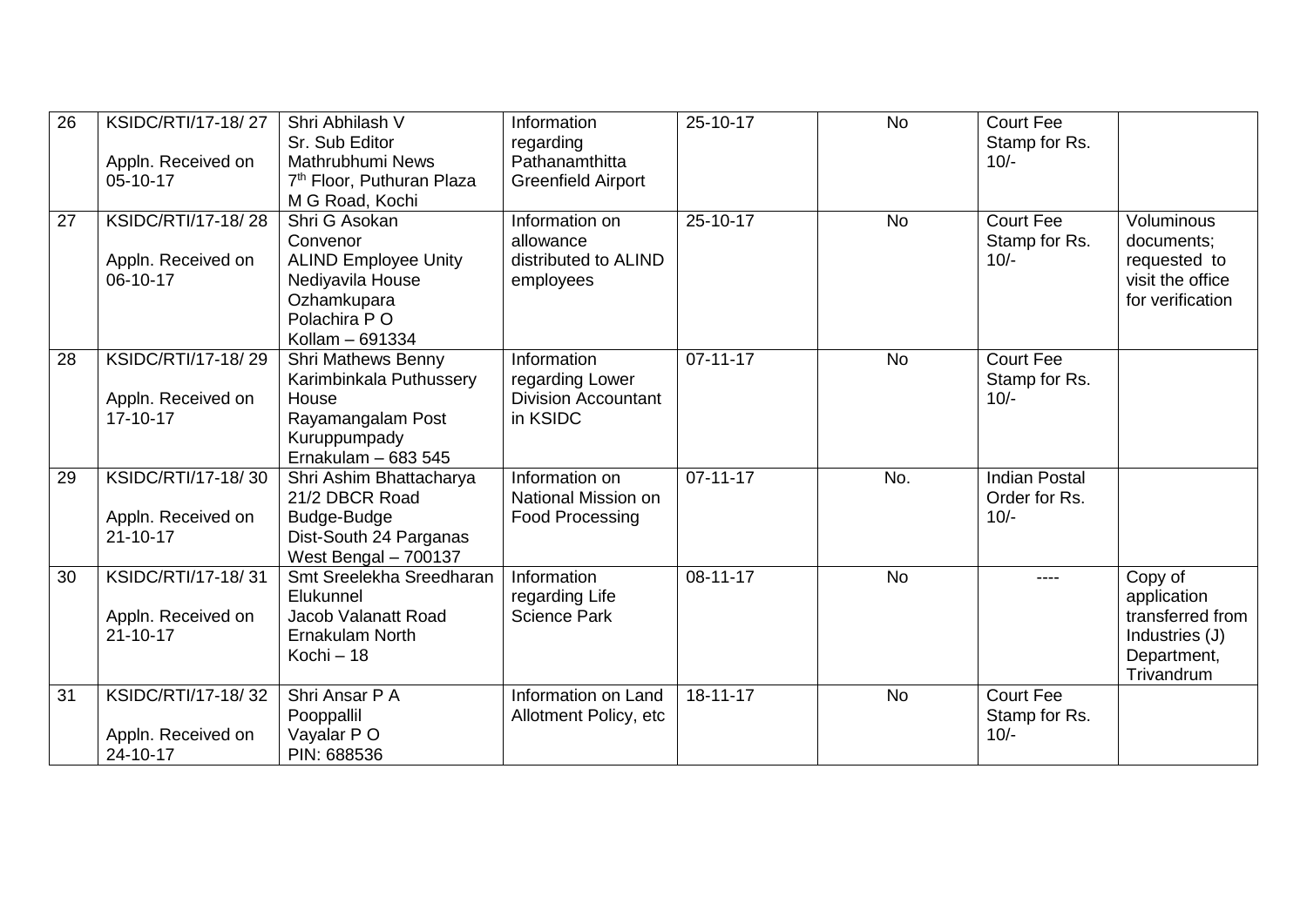| 32 | KSIDC/RTI/17-18/33<br>Appln. Received on<br>26-10-17       | Shri Nisarudheen U T<br><b>Ullat Tharippayil</b><br>Pantheerankav<br>Kozhikode                                                                                  | Information from<br><b>SIDCO</b>                                             | Relating to<br><b>SIDCO</b>                                                            | Application<br>forwarded to<br>Kerala SIDCO | Nil                                         | Inadvertently<br>received by<br><b>KSIDC</b>                                   |
|----|------------------------------------------------------------|-----------------------------------------------------------------------------------------------------------------------------------------------------------------|------------------------------------------------------------------------------|----------------------------------------------------------------------------------------|---------------------------------------------|---------------------------------------------|--------------------------------------------------------------------------------|
| 33 | KSIDC/RTI/17-18/34<br>Appln. Received on<br>$27 - 10 - 17$ | Shri M A Faizal<br>House No. 20/2344<br>Moideenkka House<br>West Kacheripady<br>Palluruthy<br>Kochi $-6$                                                        | Information on Land<br>Disposal Policy,<br><b>Land Lease</b><br>Premium, etc | $20 - 11 - 17$                                                                         | <b>No</b>                                   | <b>Demand Draft</b><br>for Rs. 50/-         | Rs. 10/- as RTI<br>Fee and Rs.<br>40/- for copies<br>of documents              |
| 34 | KSIDC/RTI/17-18/35<br>Appln. Received on<br>30-10-17       | Shri Ansar P A<br>Kizhakke Pooppalli<br>Vayalar PO<br>PIN: 688536                                                                                               | Information on Land<br>Allotment Policy,<br>Land Lease<br>Premium, etc       | $20 - 11 - 17$                                                                         | <b>No</b>                                   | Demand Draft<br>for Rs. 50/-                | Rs. 10/- as RTI<br>Fee and Rs.<br>40/- for copies<br>of documents              |
| 35 | KSIDC/RTI/17-18/36<br>Appln. Received on<br>$31 - 10 - 17$ | Ms Noor Fatima<br>Room No. B-203<br>Begum Sultan Jahan Hall<br>Qila Road, Purani Chungi<br><b>Aligarh Muslim University</b><br>Aligarh<br>Uttarpradesh - 202001 | Information<br>regarding Data of<br>DFIs related to NPA                      | $23 - 11 - 17$                                                                         | <b>No</b>                                   | ----                                        | 3 Nos. Of<br>applications<br>forwarded from<br>M/s SIDBI                       |
| 36 | KSIDC/RTI/17-18/37<br>Appln. Received on<br>$01 - 11 - 17$ | Shri Manoj Babu<br>TC-67/2856(1)<br>Padmatheertham<br>PRA-74A, Pazhanchira<br>Poonthura PO<br>Trivandrum - 26                                                   | Information on<br><b>Thonnakkal Life</b><br><b>Science Park</b>              | First reply on<br>$27 - 11 - 17$<br><b>Documents</b><br>forwarded on<br>$11 - 12 - 17$ | <b>No</b>                                   | <b>Court Fee</b><br>Stamp for Rs.<br>$10/-$ | <b>Demand Draft</b><br>for Rs. 108/-<br>received for<br>copies of<br>documents |
| 37 | KSIDC/RTI/17-18/38<br>Appln. Received on<br>$08 - 11 - 17$ | Shri Manoj Babu<br>TC-67/2856(1)<br>Padmatheertham<br>PRA-74A, Pazhanchira<br>Poonthura PO<br>Trivandrum - 26                                                   | Information on<br><b>Thonnakkal Life</b><br><b>Science Park</b>              | $01 - 12 - 17$                                                                         | <b>No</b>                                   | <b>Court Fee</b><br>Stamp for Rs.<br>$10/-$ |                                                                                |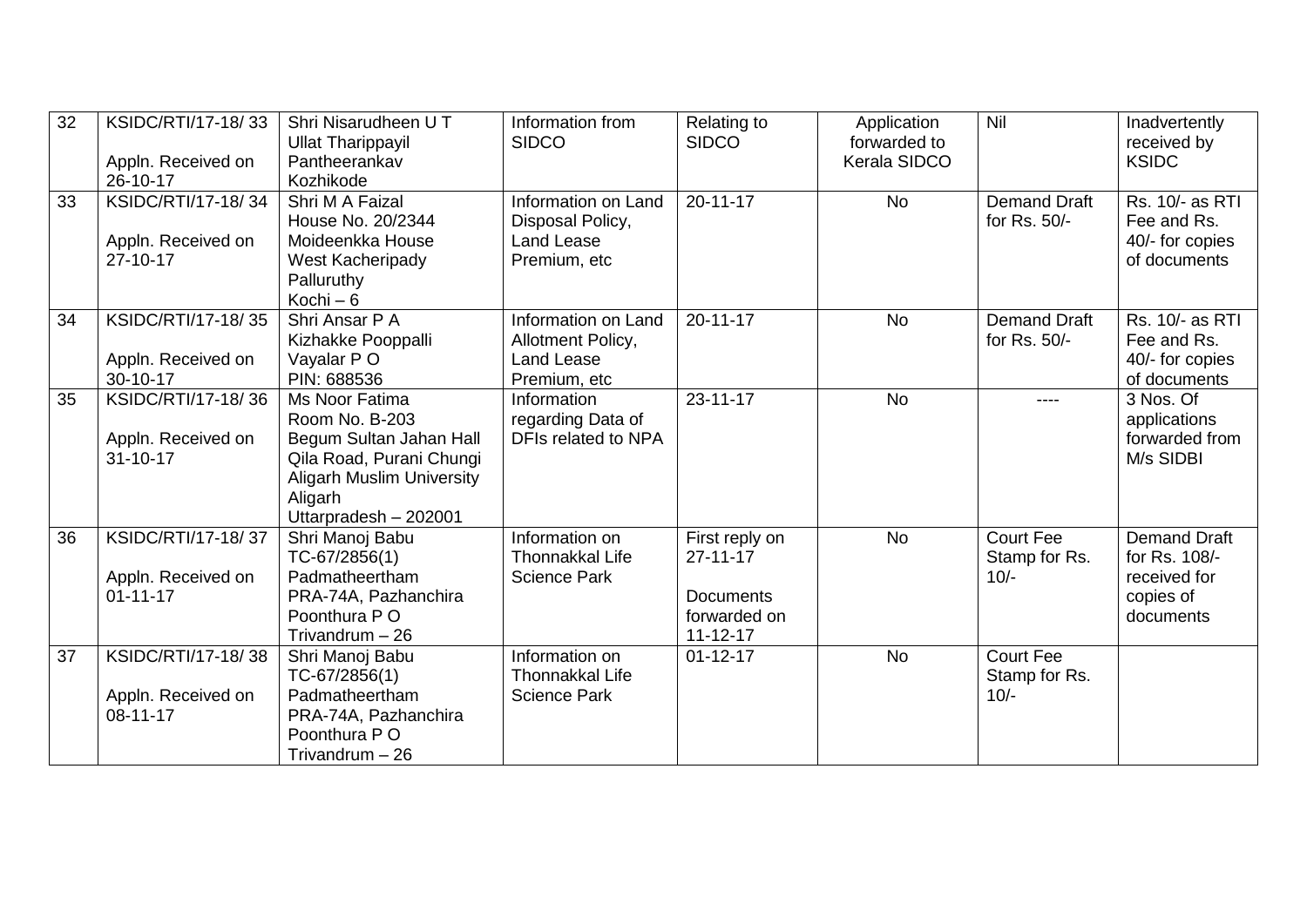| 38 | KSIDC/RTI/17-18/39 | Shri Radhakrishnan Nair K<br>Kizhakke Ambattu | Information on<br>appointment in | $05-12-17$     | <b>No</b> | <b>Court Fee</b><br>Stamp for Rs. |                  |
|----|--------------------|-----------------------------------------------|----------------------------------|----------------|-----------|-----------------------------------|------------------|
|    | Appln. Received on | Thuravoor P O                                 | executive cadre                  |                |           | $10/-$                            |                  |
|    | 09-11-17           | Cherthala - 688532                            | posts                            |                |           |                                   |                  |
| 39 | KSIDC/RTI/17-18/40 | Shri Romeo Joseph                             | Information on                   | $05 - 12 - 17$ | <b>No</b> | <b>Court Fee</b>                  |                  |
|    |                    | Oliapuram House                               | appointment in                   |                |           | Stamp for Rs.                     |                  |
|    | Appln. Received on | Kothamangalam PO                              | executive cadre                  |                |           | $10/-$                            |                  |
|    | 09-11-17           | Mathirapilly                                  | posts                            |                |           |                                   |                  |
|    |                    | Ernakulam $-686691$                           |                                  |                |           |                                   |                  |
| 40 | KSIDC/RTI/17-18/41 | Shri K Krishna Pillai                         | Information                      | $16 - 12 - 17$ | <b>No</b> | <b>Court Fee</b>                  |                  |
|    |                    | Krishna Vilasam                               | regarding deputation             |                |           | Stamp for Rs.                     |                  |
|    | Appln. Received on | Chirayilkonam                                 | of Shri Asoklal                  |                |           | $10/-$                            |                  |
|    | $20 - 11 - 17$     | Vettinad, Vattappara PO                       |                                  |                |           |                                   |                  |
|    |                    | Trivandrum $-28$                              |                                  |                |           |                                   |                  |
| 41 | KSIDC/RTI/17-18/42 | Shri Manoj Babu                               | Information                      | 13-12-17       | <b>No</b> |                                   | Copy of          |
|    |                    | TC-67/2856(1)                                 | regarding land                   |                |           |                                   | application      |
|    | Appln. Received on | Padmatheertham                                | acquisition for                  |                |           |                                   | transferred from |
|    | $22 - 11 - 17$     | PRA-74A, Pazhanchira                          | Thonnakkal Life                  |                |           |                                   | Industries (J)   |
|    |                    | Poonthura PO                                  | <b>Science Park</b>              |                |           |                                   | Department,      |
|    |                    | Trivandrum $-26$                              |                                  |                |           |                                   | Trivandrum.      |
| 42 | KSIDC/RTI/17-18/43 | Shri Vaibhav Goel                             | Information                      | 19-12-17       | <b>No</b> | <b>Indian Post</b>                | Information not  |
|    |                    | 47, Site-1                                    | regarding Real                   |                |           | Order for Rs.                     | available        |
|    | Appln. Received on | New Rajinder Nagar                            | Estate projects                  |                |           | $50/-$                            |                  |
|    | $28 - 11 - 17$     | New Delhi - 110060                            |                                  |                |           |                                   |                  |
| 43 | KSIDC/RTI/17-18/44 | Shri Manoj Babu                               | Information                      | 19-12-17       | <b>No</b> | <b>Court Fee</b>                  |                  |
|    |                    | $TC-67/2856(1)$                               | regarding land                   |                |           | Stamp for Rs.                     |                  |
|    | Appln. Received on | Padmatheertham                                | acquisition for                  |                |           | $10/-$                            |                  |
|    | 29-11-17           | PRA-74A, Pazhanchira                          | Thonnakkal Life                  |                |           |                                   |                  |
|    |                    | Poonthura PO                                  | <b>Science Park</b>              |                |           |                                   |                  |
|    |                    | Trivandrum $-26$                              |                                  |                |           |                                   |                  |
| 44 | KSIDC/RTI/17-18/45 | Shri Nizamudheen U T                          | Information on                   | $04 - 01 - 18$ | <b>No</b> | <b>Court Fee</b>                  |                  |
|    |                    | <b>Ullat Tharippayil House</b>                | <b>Lower Division</b>            |                |           | Stamp for Rs.                     |                  |
|    | Appln. Received on | Pantheerankav PO                              | Accountant post in               |                |           | $10/-$                            |                  |
|    | 12-12-17           | Kozhikode - 673019                            | <b>KSIDC</b>                     |                |           |                                   |                  |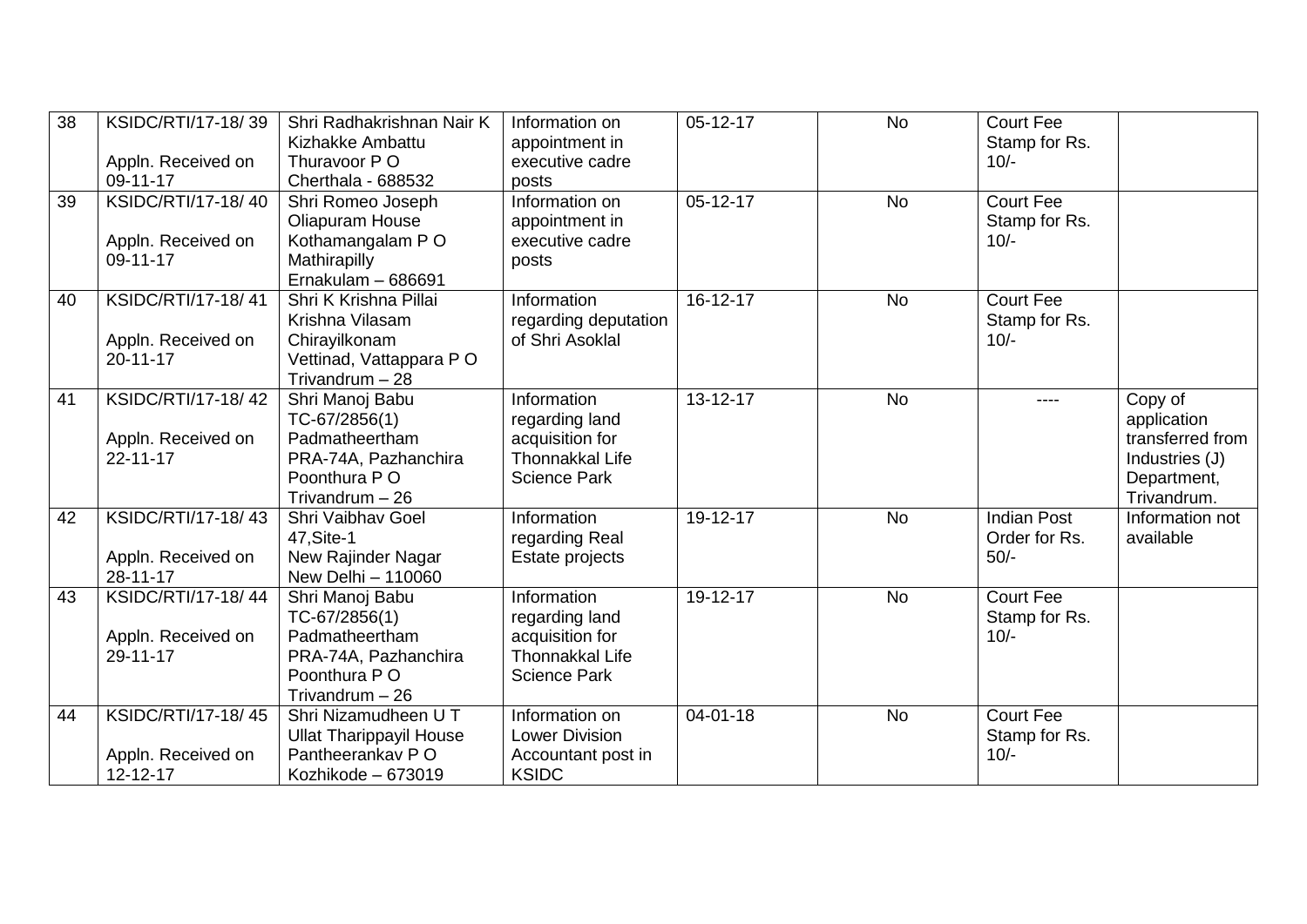| 45 | KSIDC/RTI/17-18/46<br>Appln. Received on<br>20-12-17       | Shri Viswanathan Nair K S<br>Rohini<br>$PGRA - 27$<br>Panchami Garden<br>Jagathy<br>Trivandrum - 695 014 | Information<br>regarding special<br>advance to<br>employees of ALIND                        | $11 - 01 - 18$ | <b>No</b> | <b>Court Fee</b><br>Stamp for Rs.<br>$10/-$ |                                                                                           |
|----|------------------------------------------------------------|----------------------------------------------------------------------------------------------------------|---------------------------------------------------------------------------------------------|----------------|-----------|---------------------------------------------|-------------------------------------------------------------------------------------------|
| 46 | KSIDC/RTI/17-18/47<br>Appln. Received on<br>$21 - 12 - 17$ | Shri M B Afsal<br>Manimukhath House<br>Vavvakkav<br>Karunagappally - 690528                              | Information<br>regarding seminars/<br>programmes/<br>meetings conducted<br>after 28-02-2017 | $16 - 01 - 18$ | <b>No</b> | ----                                        | Copy of<br>application<br>transferred from<br>Industries (B)<br>Department,<br>Trivandrum |
| 47 | KSIDC/RTI/17-18/48<br>Appln. Received on<br>$23 - 12 - 17$ | Shri K Arun<br>s/o Kumaran<br>Santhinikethan<br>Ayiroor Village<br>Aviroor P O                           | Information on M/s<br>Hill Country Hotels &<br><b>Resorts India Ltd</b>                     | $12 - 01 - 18$ | <b>No</b> | <b>Court Fee</b><br>Stamp for Rs.<br>$10/-$ |                                                                                           |
| 48 | KSIDC/RTI/17-18/49<br>Appln. Received on<br>$23 - 12 - 17$ | Shri K Arun<br>s/o Kumaran<br>Santhinikethan<br>Ayiroor Village<br>Ayiroor P O                           | Information on M/s<br>Hill Country Hotels &<br>Resorts India Ltd                            | $12 - 01 - 18$ | <b>No</b> | <b>Court Fee</b><br>Stamp for Rs.<br>$10/-$ |                                                                                           |
| 49 | KSIDC/RTI/17-18/51<br>Appln. Received on<br>$11 - 01 - 18$ | Shri G Radhakrishnan Nair<br>Sreesailam, Azhoor<br>Pathanamthitta PO<br>PIN: 689645                      | Information on<br>Project Engineer<br>Interview conducted<br>on 20-12-2017                  | $05 - 02 - 18$ | <b>No</b> | <b>Court Fee</b><br>Stamp for Rs.<br>$10/-$ |                                                                                           |
| 50 | KSIDC/RTI/17-18/52<br>Appln. Received on<br>16-01-18       | Shri Geogi George<br>Nayarkulangara House<br><b>Mattom South</b><br>Mavelikkara - 690 103                | Information<br>regarding medical<br>bills submitted by<br>him                               | 12-02-18       | <b>No</b> | <b>Court Fee</b><br>Stamp for Rs.<br>$10/-$ |                                                                                           |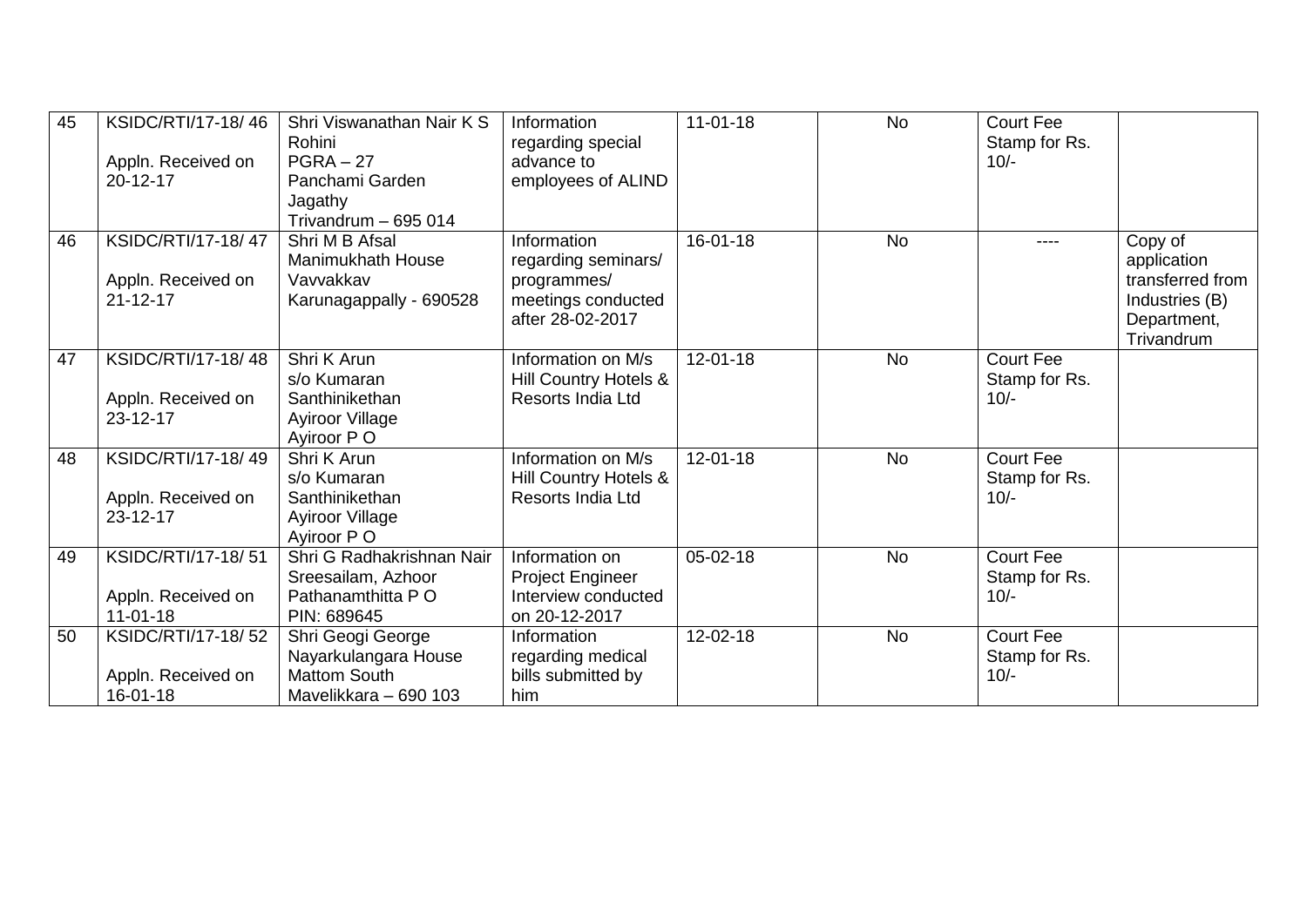| 51 | KSIDC/RTI/17-18/53<br>Appln. Received on<br>$18 - 01 - 18$ | Shri Baiju A K<br>Kaniyamveli<br>Ward-2, Varanad PO<br>Cherthala<br>Alappuzha<br>PIN: 688539                                                 | Information<br>regarding promotion<br>of Lower Division<br><b>Clerk</b>               | 14-02-18       | <b>No</b>                                                                           | ----                                        | Copy of<br>application<br>transferred from<br>Industries (J)<br>Department,<br>Trivandrum for<br>part information |
|----|------------------------------------------------------------|----------------------------------------------------------------------------------------------------------------------------------------------|---------------------------------------------------------------------------------------|----------------|-------------------------------------------------------------------------------------|---------------------------------------------|-------------------------------------------------------------------------------------------------------------------|
| 52 | KSIDC/RTI/17-18/54<br>Appln. Received on<br>$20 - 01 - 18$ | Shri Anil Kumar P<br>TC 25/3316<br>Near East Gate of<br>District Court, Vanchiyoor<br>Trivandrum - 695035                                    | Information<br>regarding facilities<br>available for<br>employees of<br><b>KSIDC</b>  | 17-02-18       | <b>No</b>                                                                           | <b>Demand Draft</b><br>for Rs. 50/-         |                                                                                                                   |
| 53 | KSIDC/RTI/17-18/55<br>Appln. Received on<br>$25 - 01 - 18$ | Shri R Raghu<br><b>Advocate Clerk</b><br>c/o G Ananthakrishnan<br>Advocate<br>'Sri Lakshmi',<br><b>HPO College Road</b><br>Palakkad - 678001 | Information on M/s<br><b>Sunpower Cement</b><br>Company Pvt Ltd                       | $21 - 02 - 18$ | <b>No</b>                                                                           | <b>Court Fee</b><br>Stamp for Rs.<br>$10/-$ |                                                                                                                   |
| 54 | KSIDC/RTI/17-18/56<br>Appln. Received on<br>29-01-18       | Shri Prabeesh T P<br>Pranavam House<br>Parumala P O, Mannar<br>Pathanamthitta-689626                                                         | Information on<br>number of vacancies<br>for the post of<br><b>Telephone Operator</b> | $21 - 02 - 18$ | <b>No</b>                                                                           | Postal Order for<br>Rs. 10/-                |                                                                                                                   |
| 55 | KSIDC/RTI/17-18/57<br>Appln. Received on<br>$31 - 01 - 18$ | Shri Rajan P<br>Raj Nivas<br>Valiavelicham<br>Mooryad P O<br>PIN: 670643                                                                     | Information on<br><b>Industrial Growth</b><br>Centre, Kannur                          | $03-02-18$     | <b>No</b>                                                                           | <b>Court Fee</b><br>Stamp for Rs.<br>$10/-$ |                                                                                                                   |
| 56 | KSIDC/RTI/17-18/58<br>Appln. Received on<br>08-02-18       | Shri Mujeeb M M<br>M M Manzil<br>Mannady PO<br>Pathanamthitta - 691530                                                                       | Information<br>regarding M/s<br><b>Kerala State</b><br>Rutronix                       | 22-02-18       | Forwarded to M/s<br>Kerala State<br><b>Rutronix for</b><br>providing<br>information | <b>Court Fee</b><br>Stamp for Rs.<br>$10/-$ | Information not<br>available                                                                                      |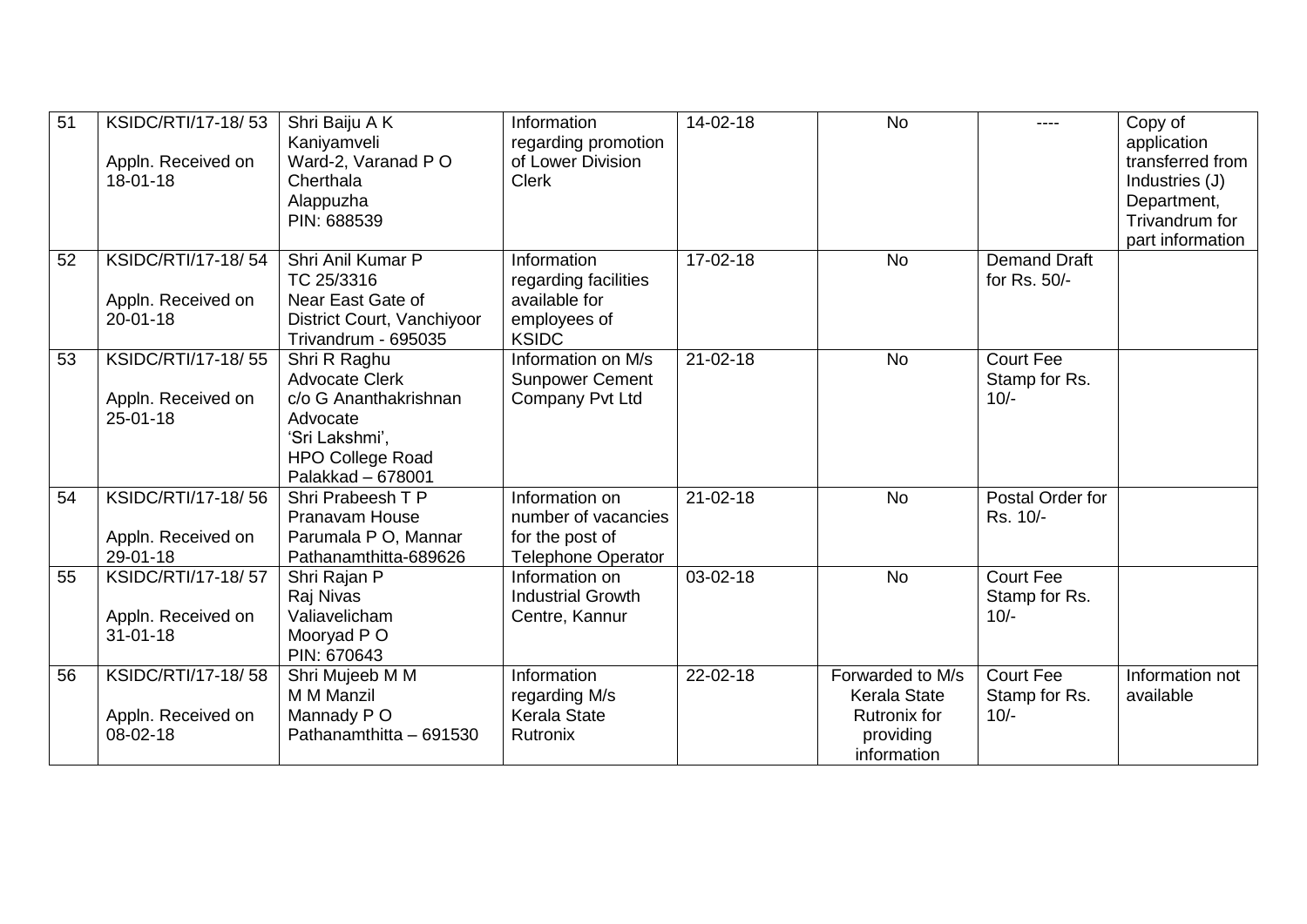| 57 | KSIDC/RTI/17-18/59             | <b>Shri Thoma Mathew</b>          | Information                               | $21 - 02 - 18$ | <b>No</b> | <b>Court Fee</b>        |                  |
|----|--------------------------------|-----------------------------------|-------------------------------------------|----------------|-----------|-------------------------|------------------|
|    |                                | <b>Nelluvelil House</b>           | regarding Coconut                         |                |           | Stamp for Rs.           |                  |
|    | Appln. Received on<br>17-02-18 | Aruvithura P O                    | Industrial Park at<br>Kozhikode           |                |           | $10/-$                  |                  |
|    |                                | Erattupetta<br>Kottayam $-686122$ |                                           |                |           |                         |                  |
| 58 | KSIDC/RTI/17-18/60             | <b>Shri Anil Mathew</b>           | Information                               | 14-03-18       | <b>No</b> | <b>Court Fee</b>        | Reply returned   |
|    |                                | Manimala House                    | regarding                                 |                |           | Stamp for Rs.           | as 'Not Known'   |
|    | Appln. Received on             | Rakkad P O                        | attendance system                         |                |           | $10/-$                  |                  |
|    | $20 - 02 - 18$                 | Moovattupuzha                     |                                           |                |           |                         |                  |
| 59 | KSIDC/RTI/17-18/61             | Shri K S V iswanathan Nair        | Information on 3                          | 14-03-18       | <b>No</b> | ----                    | Copy of          |
|    |                                | Rohini, PGRA-27                   | companies including                       |                |           |                         | application      |
|    | Appln. Received on             | Panchamy Garden                   | <b>ALIND</b>                              |                |           |                         | transferred from |
|    | 22-02-18                       | Jagathy                           |                                           |                |           |                         | Industries (J)   |
|    |                                | Trivandrum - 695014               |                                           |                |           |                         | Department,      |
|    |                                |                                   |                                           |                |           |                         | Trivandrum for   |
|    |                                |                                   |                                           |                |           |                         | part information |
| 60 | KSIDC/RTI/17-18/62             | <b>Shri Thoma Mathew</b>          | Information                               | 14-03-18       | <b>No</b> | <b>Court Fee</b>        |                  |
|    |                                | <b>Nelluvelil House</b>           | regarding Coconut                         |                |           | Stamp for Rs.           |                  |
|    | Appln. Received on             | Aruvithura P O                    | Industrial Park at                        |                |           | $10/-$                  |                  |
|    | 28-02-18                       | Erattupetta                       | Kozhikode                                 |                |           |                         |                  |
|    |                                | Kottayam $-686122$                |                                           |                |           |                         |                  |
| 61 | KSIDC/RTI/17-18/63             | Shri Manoj Babu                   | Information                               |                |           | <b>Court Fee</b>        | Composing of     |
|    |                                | $TC-67/2856(1)$<br>Padmatheertham | regarding land                            |                |           | Stamp for Rs.<br>$10/-$ | information in   |
|    | Appln. Received on<br>15-03-18 | PRA-74A, Pazhanchira              | acquisition for<br><b>Thonnakkal Life</b> |                |           |                         | process          |
|    |                                | Poonthura P O                     | <b>Science Park</b>                       |                |           |                         |                  |
|    |                                | Trivandrum $-26$                  |                                           |                |           |                         |                  |
| 62 | KSIDC/RTI/17-18/64             | Shri Suresh D                     | Information on Last                       |                |           | <b>Court Fee</b>        | Composing of     |
|    |                                | Pavodiparambil House              | <b>Grade Servants in</b>                  |                |           | Stamp for Rs.           | information in   |
|    | Appln. Received on             | Neelikkad                         | <b>KSIDC</b>                              |                |           | $10/-$                  | process          |
|    | 17-03-18                       | Thattamangalam PO                 |                                           |                |           |                         |                  |
|    |                                | Chittur - 678102                  |                                           |                |           |                         |                  |